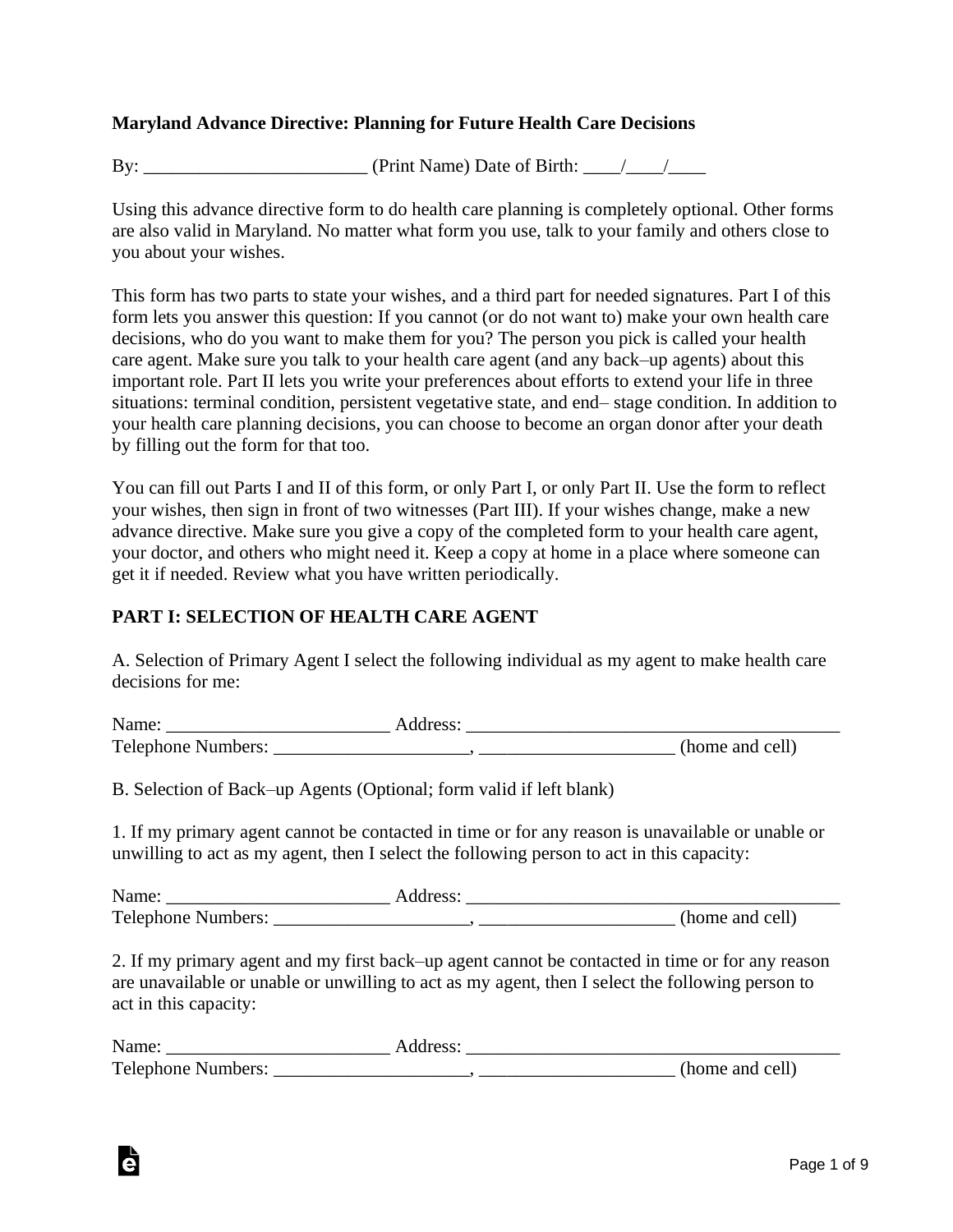C. Powers and Rights of Health Care Agent

I want my agent to have full power to make health care decisions for me, including the power to:

1. Consent or not consent to medical procedures and treatments which my doctors offer, including things that are intended to keep me alive, like ventilators and feeding tubes;

2. Decide who my doctor and other health care providers should be; and

3. Decide where I should be treated, including whether I should be in a hospital, nursing home, other medical care facility, or hospice program.

I also want my agent to:

1. Ride with me in an ambulance if ever I need to be rushed to the hospital; and

2. Be able to visit me if I am in a hospital or any other health care facility.

This advance directive does not make my agent responsible for any of the costs of my care. This power is subject to the following conditions or limitations: (Optional; form valid if left blank)

\_\_\_\_\_\_\_\_\_\_\_\_\_\_\_\_\_\_\_\_\_\_\_\_\_\_\_\_\_\_\_\_\_\_\_\_\_\_\_\_\_\_\_\_\_\_\_\_\_\_\_\_\_\_\_\_\_\_\_\_\_\_\_\_\_\_\_\_\_\_\_\_\_\_\_\_\_\_ \_\_\_\_\_\_\_\_\_\_\_\_\_\_\_\_\_\_\_\_\_\_\_\_\_\_\_\_\_\_\_\_\_\_\_\_\_\_\_\_\_\_\_\_\_\_\_\_\_\_\_\_\_\_\_\_\_\_\_\_\_\_\_\_\_\_\_\_\_\_\_\_\_\_\_\_\_\_ \_\_\_\_\_\_\_\_\_\_\_\_\_\_\_\_\_\_\_\_\_\_\_\_\_\_\_\_\_\_\_\_\_\_\_\_\_\_\_\_\_\_\_\_\_\_\_\_\_\_\_\_\_\_\_\_\_\_\_\_\_\_\_\_\_\_\_\_\_\_\_\_\_\_\_\_\_\_ \_\_\_\_\_\_\_\_\_\_\_\_\_\_\_\_\_\_\_\_\_\_\_\_\_\_\_\_\_\_\_\_\_\_\_\_\_\_\_\_\_\_\_\_\_\_\_\_\_\_\_\_\_\_\_\_\_\_\_\_\_\_\_\_\_\_\_\_\_\_\_\_\_\_\_\_\_\_ \_\_\_\_\_\_\_\_\_\_\_\_\_\_\_\_\_\_\_\_\_\_\_\_\_\_\_\_\_\_\_\_\_\_\_\_\_\_\_\_\_\_\_\_\_\_\_\_\_\_\_\_\_\_\_\_\_\_\_\_\_\_\_\_\_\_\_\_\_\_\_\_\_\_\_\_\_\_

D. How My Agent Is to Decide Specific Issues I trust my agent's judgment.

My agent should look first to see if there is anything in Part II of this advance directive that helps decide the issue. Then, my agent should think about the conversations we have had, my religious or other beliefs and values, my personality, and how I handled medical and other important issues in the past. If what I would decide is still unclear, then my agent is to make decisions for me that my agent believes are in my best interest. In doing so, my agent should consider the benefits, burdens, and risks of the choices presented by my doctors. E. People My Agent Should Consult (Optional; form valid if left blank) In making important decisions on my behalf, I encourage my agent to consult with the following people. By filling this in, I do not intend to limit the number of people with whom my agent might want to consult or my agent's power to make these decisions.

\_\_\_\_\_\_\_\_\_\_\_\_\_\_\_\_\_\_\_\_\_\_\_\_\_\_\_\_\_\_\_\_\_\_\_\_\_ \_\_\_\_\_\_\_\_\_\_\_\_\_\_\_\_\_\_\_\_\_\_\_\_\_\_\_\_\_\_\_\_\_\_\_\_\_\_\_\_ \_\_\_\_\_\_\_\_\_\_\_\_\_\_\_\_\_\_\_\_\_\_\_\_\_\_\_\_\_\_\_\_\_\_\_\_\_ \_\_\_\_\_\_\_\_\_\_\_\_\_\_\_\_\_\_\_\_\_\_\_\_\_\_\_\_\_\_\_\_\_\_\_\_\_\_\_\_

\_\_\_\_\_\_\_\_\_\_\_\_\_\_\_\_\_\_\_\_\_\_\_\_\_\_\_\_\_\_\_\_\_\_\_\_\_ \_\_\_\_\_\_\_\_\_\_\_\_\_\_\_\_\_\_\_\_\_\_\_\_\_\_\_\_\_\_\_\_\_\_\_\_\_\_\_\_ \_\_\_\_\_\_\_\_\_\_\_\_\_\_\_\_\_\_\_\_\_\_\_\_\_\_\_\_\_\_\_\_\_\_\_\_\_ \_\_\_\_\_\_\_\_\_\_\_\_\_\_\_\_\_\_\_\_\_\_\_\_\_\_\_\_\_\_\_\_\_\_\_\_\_\_\_\_ \_\_\_\_\_\_\_\_\_\_\_\_\_\_\_\_\_\_\_\_\_\_\_\_\_\_\_\_\_\_\_\_\_\_\_\_\_ \_\_\_\_\_\_\_\_\_\_\_\_\_\_\_\_\_\_\_\_\_\_\_\_\_\_\_\_\_\_\_\_\_\_\_\_\_\_\_\_

Name(s) Telephone Number(s)

Ġ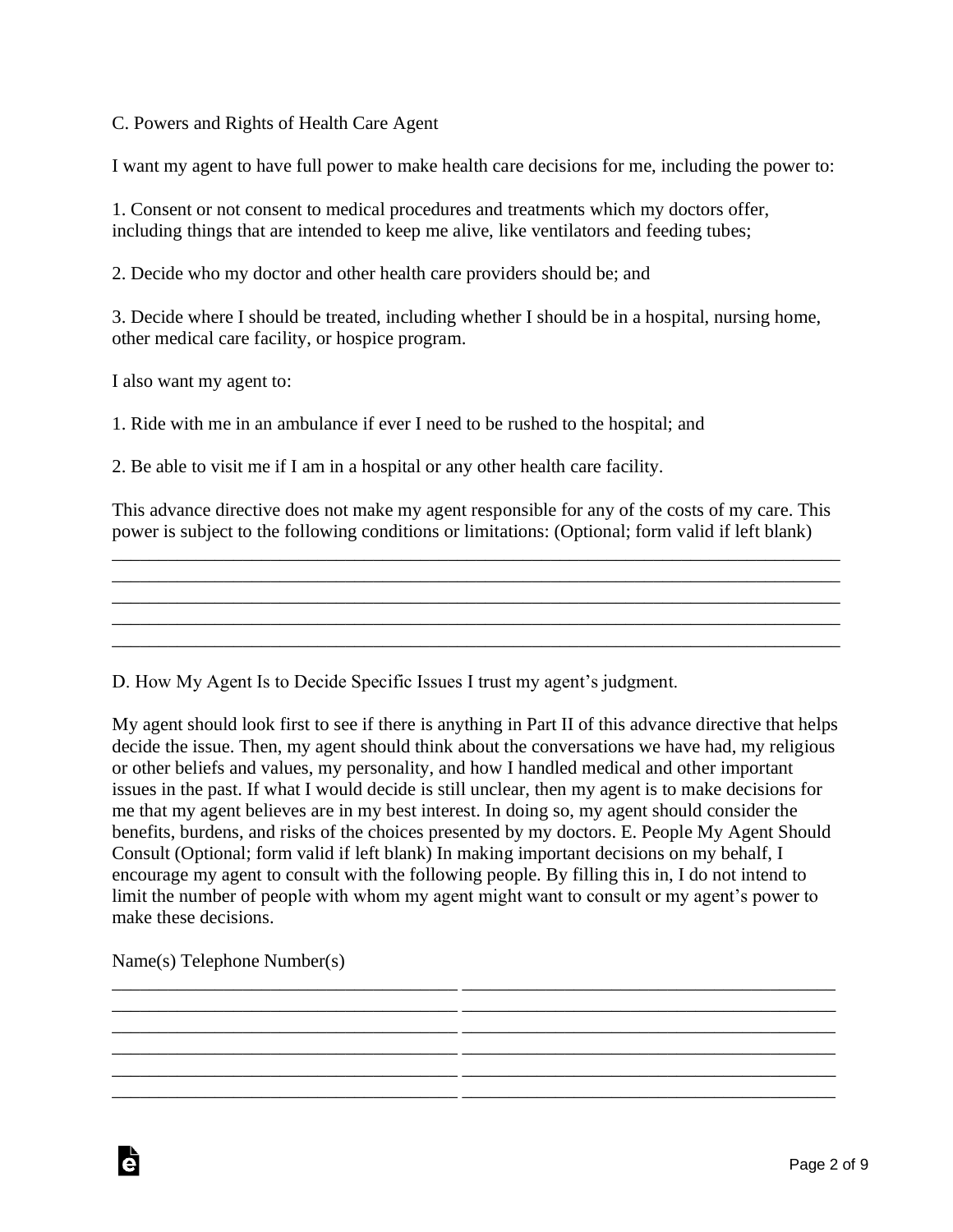F. In Case of Pregnancy (Optional, for women of child–bearing years only; form valid if left blank) If I am pregnant, my agent shall follow these specific instructions:

\_\_\_\_\_\_\_\_\_\_\_\_\_\_\_\_\_\_\_\_\_\_\_\_\_\_\_\_\_\_\_\_\_\_\_\_\_\_\_\_\_\_\_\_\_\_\_\_\_\_\_\_\_\_\_\_\_\_\_\_\_\_\_\_\_\_\_\_\_\_\_\_\_\_\_\_\_\_ \_\_\_\_\_\_\_\_\_\_\_\_\_\_\_\_\_\_\_\_\_\_\_\_\_\_\_\_\_\_\_\_\_\_\_\_\_\_\_\_\_\_\_\_\_\_\_\_\_\_\_\_\_\_\_\_\_\_\_\_\_\_\_\_\_\_\_\_\_\_\_\_\_\_\_\_\_\_ \_\_\_\_\_\_\_\_\_\_\_\_\_\_\_\_\_\_\_\_\_\_\_\_\_\_\_\_\_\_\_\_\_\_\_\_\_\_\_\_\_\_\_\_\_\_\_\_\_\_\_\_\_\_\_\_\_\_\_\_\_\_\_\_\_\_\_\_\_\_\_\_\_\_\_\_\_\_

G. Access to My Health Information – Federal Privacy Law (HIPAA) Authorization

1. If, prior to the time the person selected as my agent has power to act under this document, my doctor wants to discuss with that person my capacity to make my own health care decisions, I authorize my doctor to disclose protected health information which relates to that issue.

2. Once my agent has full power to act under this document, my agent may request, receive, and review any information, oral or written, regarding my physical or mental health, including, but not limited to, medical and hospital records and other protected health information, and consent to disclosure of this information.

3. For all purposes related to this document, my agent is my personal representative under the Health Insurance Portability and Accountability Act (HIPAA).

My agent may sign, as my personal representative, any release forms or other HIPAA–related materials.

H. Effectiveness of This Part (Read both of these statements carefully. Then, initial one only.)

My agent's power is in effect:

1. Immediately after I sign this document, subject to my right to make any decision about my health care if I want and am able to.

 $( (or) )$ 

 $\overline{\phantom{a}}$ 

Ġ

 $\overline{\phantom{a}}$ 

2. Whenever I am not able to make informed decisions about my health care, either because the doctor in charge of my care (attending physician) decides that I have lost this ability temporarily, or my attending physician and a consulting doctor agree that I have lost this ability permanently.

If the only thing you want to do is select a health care agent, skip Part II. Go to Part III to sign and have the advance directive witnessed. If you also want to write your treatment preferences, use Part II. Also consider becoming an organ donor, using the separate form for that.

# **PART II: TREATMENT PREFERENCES ("LIVING WILL")**

A. Statement of Goals and Values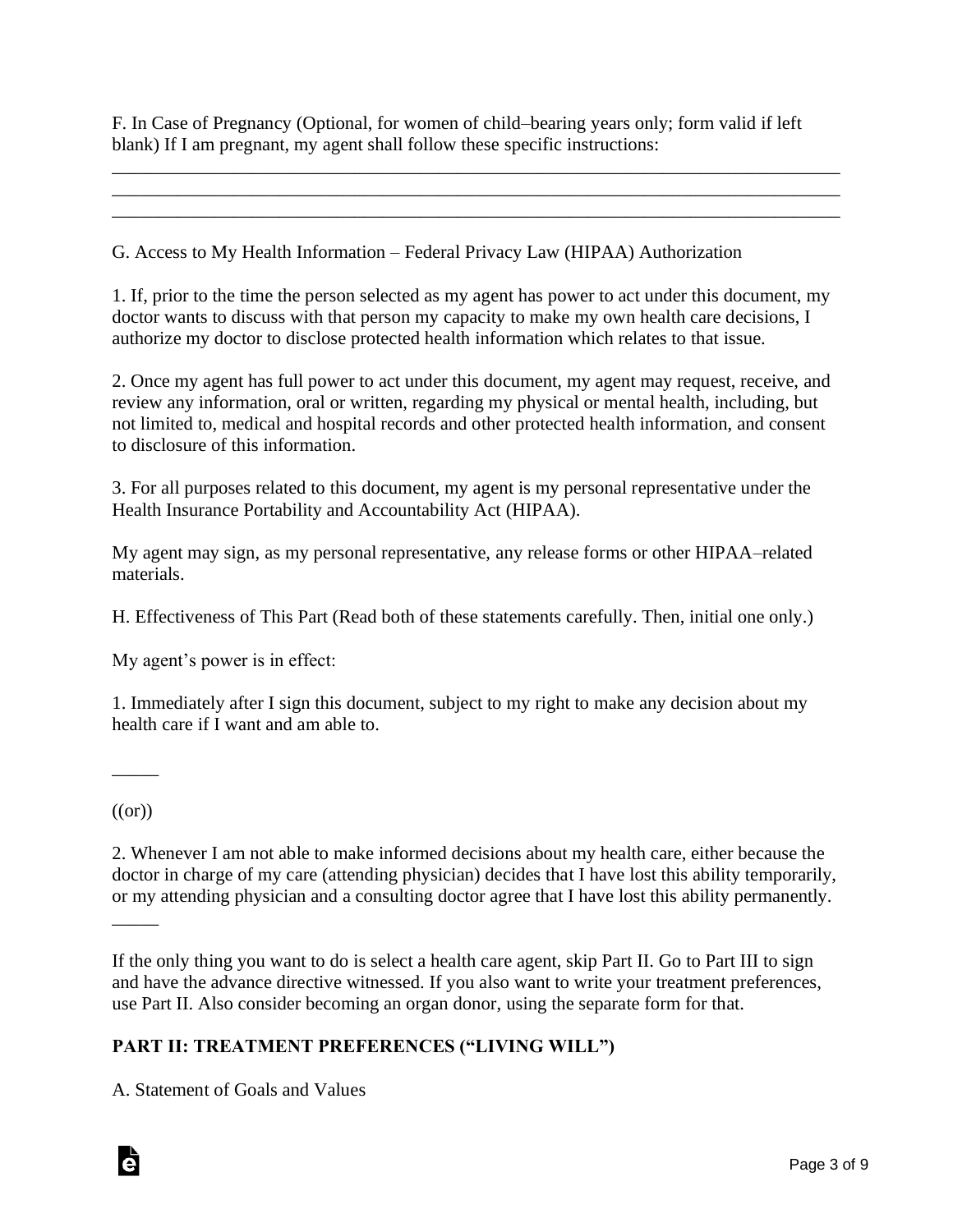(Optional; form valid if left blank)

I want to say something about my goals and values, and especially what's most important to me during the last part of my life:

\_\_\_\_\_\_\_\_\_\_\_\_\_\_\_\_\_\_\_\_\_\_\_\_\_\_\_\_\_\_\_\_\_\_\_\_\_\_\_\_\_\_\_\_\_\_\_\_\_\_\_\_\_\_\_\_\_\_\_\_\_\_\_\_\_\_\_\_\_\_\_\_\_\_\_\_\_\_ \_\_\_\_\_\_\_\_\_\_\_\_\_\_\_\_\_\_\_\_\_\_\_\_\_\_\_\_\_\_\_\_\_\_\_\_\_\_\_\_\_\_\_\_\_\_\_\_\_\_\_\_\_\_\_\_\_\_\_\_\_\_\_\_\_\_\_\_\_\_\_\_\_\_\_\_\_\_ \_\_\_\_\_\_\_\_\_\_\_\_\_\_\_\_\_\_\_\_\_\_\_\_\_\_\_\_\_\_\_\_\_\_\_\_\_\_\_\_\_\_\_\_\_\_\_\_\_\_\_\_\_\_\_\_\_\_\_\_\_\_\_\_\_\_\_\_\_\_\_\_\_\_\_\_\_\_ \_\_\_\_\_\_\_\_\_\_\_\_\_\_\_\_\_\_\_\_\_\_\_\_\_\_\_\_\_\_\_\_\_\_\_\_\_\_\_\_\_\_\_\_\_\_\_\_\_\_\_\_\_\_\_\_\_\_\_\_\_\_\_\_\_\_\_\_\_\_\_\_\_\_\_\_\_\_ \_\_\_\_\_\_\_\_\_\_\_\_\_\_\_\_\_\_\_\_\_\_\_\_\_\_\_\_\_\_\_\_\_\_\_\_\_\_\_\_\_\_\_\_\_\_\_\_\_\_\_\_\_\_\_\_\_\_\_\_\_\_\_\_\_\_\_\_\_\_\_\_\_\_\_\_\_\_ \_\_\_\_\_\_\_\_\_\_\_\_\_\_\_\_\_\_\_\_\_\_\_\_\_\_\_\_\_\_\_\_\_\_\_\_\_\_\_\_\_\_\_\_\_\_\_\_\_\_\_\_\_\_\_\_\_\_\_\_\_\_\_\_\_\_\_\_\_\_\_\_\_\_\_\_\_\_

B. Preference in Case of Terminal Condition

(If you want to state your preference, initial one only. If you do not want to state a preference here, cross through the whole section.)

If my doctors certify that my death from a terminal condition is imminent, even if life– sustaining procedures are used:

1. Keep me comfortable and allow natural death to occur. I do not want any medical interventions used to try to extend my life. I do not want to receive nutrition and fluids by tube or other medical means.

 $((or))$ 

 $\overline{\phantom{a}}$ 

2. Keep me comfortable and allow natural death to occur. I do not want medical interventions used to try to extend my life. If I am unable to take enough nourishment by mouth, however, I want to receive nutrition and fluids by tube or other medical means.

 $( (or) )$ 

 $\overline{\phantom{a}}$ 

à

 $\overline{\phantom{a}}$ 

3. Try to extend my life for as long as possible, using all available interventions that in reasonable medical judgment would prevent or delay my death. If I am unable to take enough nourishment by mouth, I want to receive nutrition and fluids by tube or other medical means.

(If you want to state your preference, initial one only. If you do not want to state a preference here, cross through the whole section.)

C. Preference in Case of Persistent Vegetative State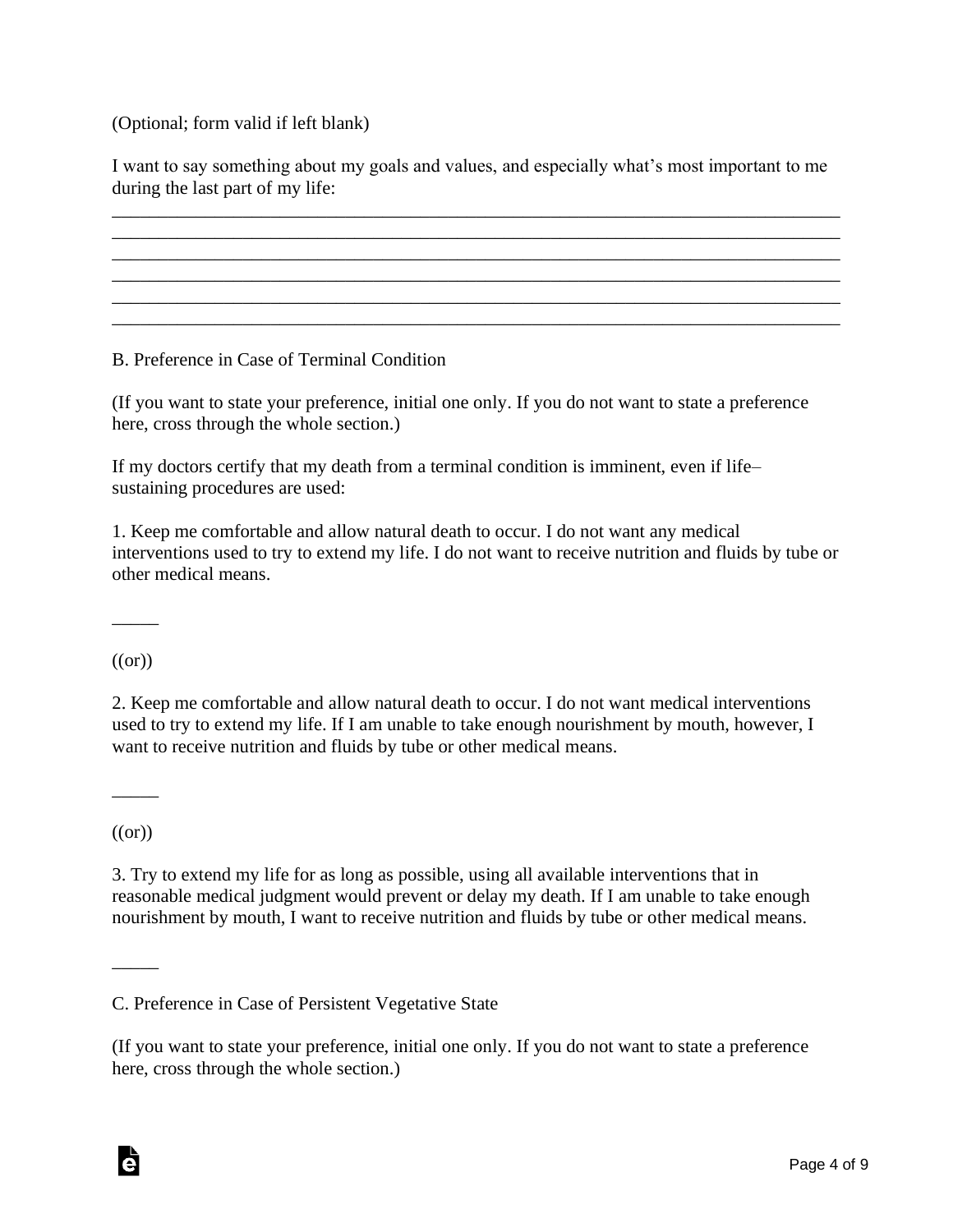If my doctors certify that I am in a persistent vegetative state, that is, if I am not conscious and am not aware of myself or my environment or able to interact with others, and there is no reasonable expectation that I will ever regain consciousness:

1. Keep me comfortable and allow natural death to occur. I do not want any medical interventions used to try to extend my life. I do not want to receive nutrition and fluids by tube or other medical means.

 $( (or) )$ 

 $\overline{\phantom{a}}$ 

2. Keep me comfortable and allow natural death to occur. I do not want medical interventions used to try to extend my life. If I am unable to take enough nourishment by mouth, however, I want to receive nutrition and fluids by tube or other medical means.

 $( (or) )$ 

 $\overline{\phantom{a}}$ 

 $\overline{\phantom{a}}$ 

3. Try to extend my life for as long as possible, using all available interventions that in reasonable medical judgment would prevent or delay my death. If I am unable to take enough nourishment by mouth, I want to receive nutrition and fluids by tube or other medical means.

D. Preference in Case of End–Stage Condition

(If you want to state your preference, initial one only. If you do not want to state a preference here, cross through the whole section.)

If my doctors certify that I am in an end–stage condition, that is, an incurable condition that will continue in its course until death and that has already resulted in loss of capacity and complete physical dependency:

1. Keep me comfortable and allow natural death to occur. I do not want any medical interventions used to try to extend my life. I do not want to receive nutrition and fluids by tube or other medical means.

 $( (or) )$ 

Ġ

 $\overline{\phantom{a}}$ 

2. Keep me comfortable and allow natural death to occur. I do not want medical interventions used to try to extend my life. If I am unable to take enough nourishment by mouth, however, I want to receive nutrition and fluids by tube or other medical means.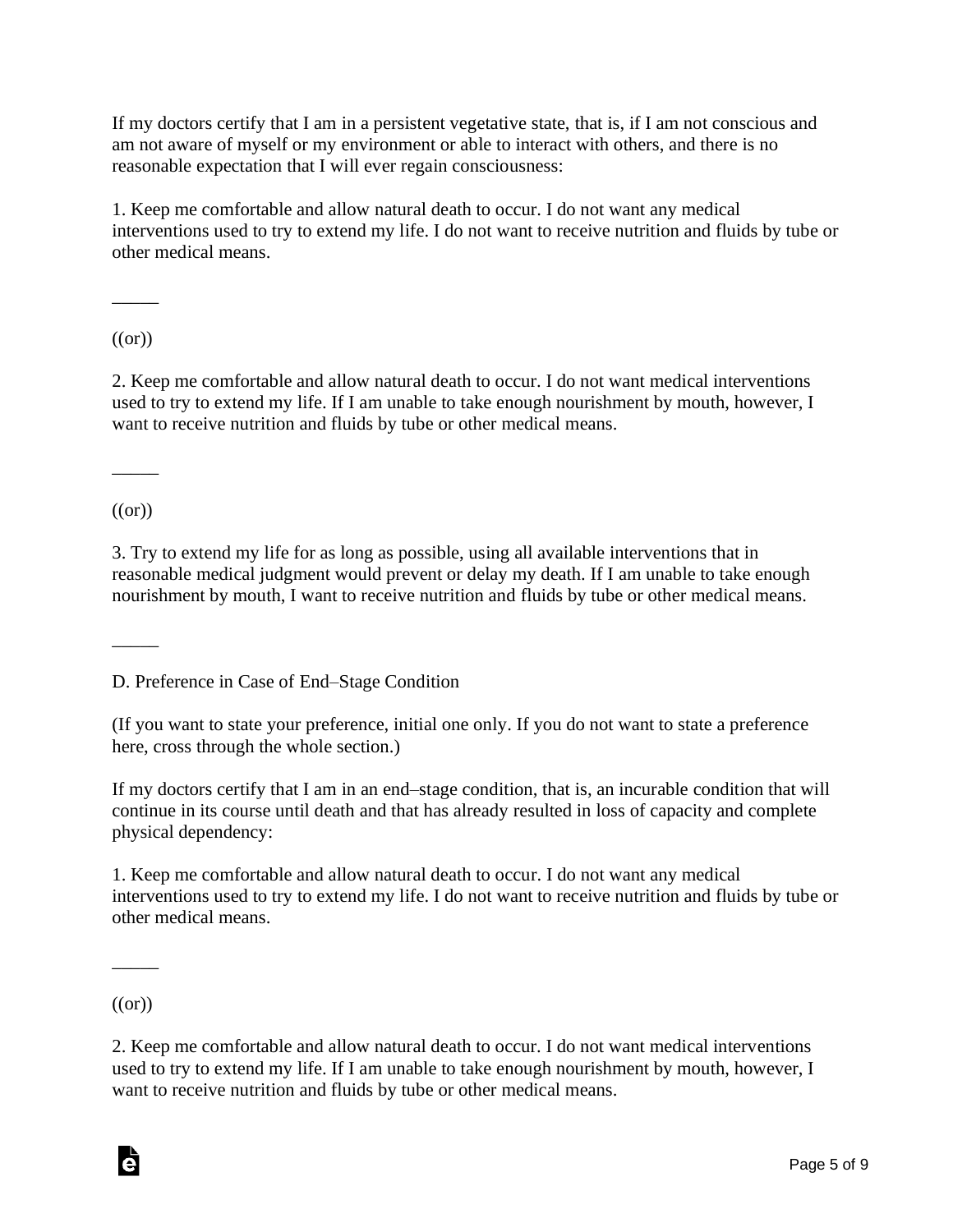$( (or) )$ 

 $\overline{\phantom{a}}$ 

 $\overline{\phantom{a}}$ 

 $\overline{\phantom{a}}$ 

3. Try to extend my life for as long as possible, using all available interventions that in reasonable medical judgment would prevent or delay my death. If I am unable to take enough nourishment by mouth, I want to receive nutrition and fluids by tube or other medical means.

E. Pain Relief

No matter what my condition, give me the medicine or other treatment I need to relieve pain.

F. In Case of Pregnancy

(Optional, for women of child–bearing years only; form valid if left blank)

If I am pregnant, my decision concerning life–sustaining procedures shall be modified as follows:

\_\_\_\_\_\_\_\_\_\_\_\_\_\_\_\_\_\_\_\_\_\_\_\_\_\_\_\_\_\_\_\_\_\_\_\_\_\_\_\_\_\_\_\_\_\_\_\_\_\_\_\_\_\_\_\_\_\_\_\_\_\_\_\_\_\_\_\_\_\_\_\_\_\_\_\_\_\_ \_\_\_\_\_\_\_\_\_\_\_\_\_\_\_\_\_\_\_\_\_\_\_\_\_\_\_\_\_\_\_\_\_\_\_\_\_\_\_\_\_\_\_\_\_\_\_\_\_\_\_\_\_\_\_\_\_\_\_\_\_\_\_\_\_\_\_\_\_\_\_\_\_\_\_\_\_\_

\_\_\_\_\_\_\_\_\_\_\_\_\_\_\_\_\_\_\_\_\_\_\_\_\_\_\_\_\_\_\_\_\_\_\_\_\_\_\_\_\_\_\_\_\_\_\_\_\_\_\_\_\_\_\_\_\_\_\_\_\_\_\_\_\_\_\_\_\_\_\_\_\_\_\_\_\_\_

## G. Effect of Stated Preferences

(Read both of these statements carefully. Then, initial one only.)

1. I realize I cannot foresee everything that might happen after I can no longer decide for myself. My stated preferences are meant to guide whoever is making decisions on my behalf and my health care providers, but I authorize them to be flexible in applying these statements if they feel that doing so would be in my best interest.

 $( (or) )$ 

 $\overline{\phantom{a}}$ 

Ġ

 $\overline{\phantom{a}}$ 

2. I realize I cannot foresee everything that might happen after I can no longer decide for myself. Still, I want whoever is making decisions on my behalf and my health care providers to follow my stated preferences exactly as written, even if they think that some alternative is better.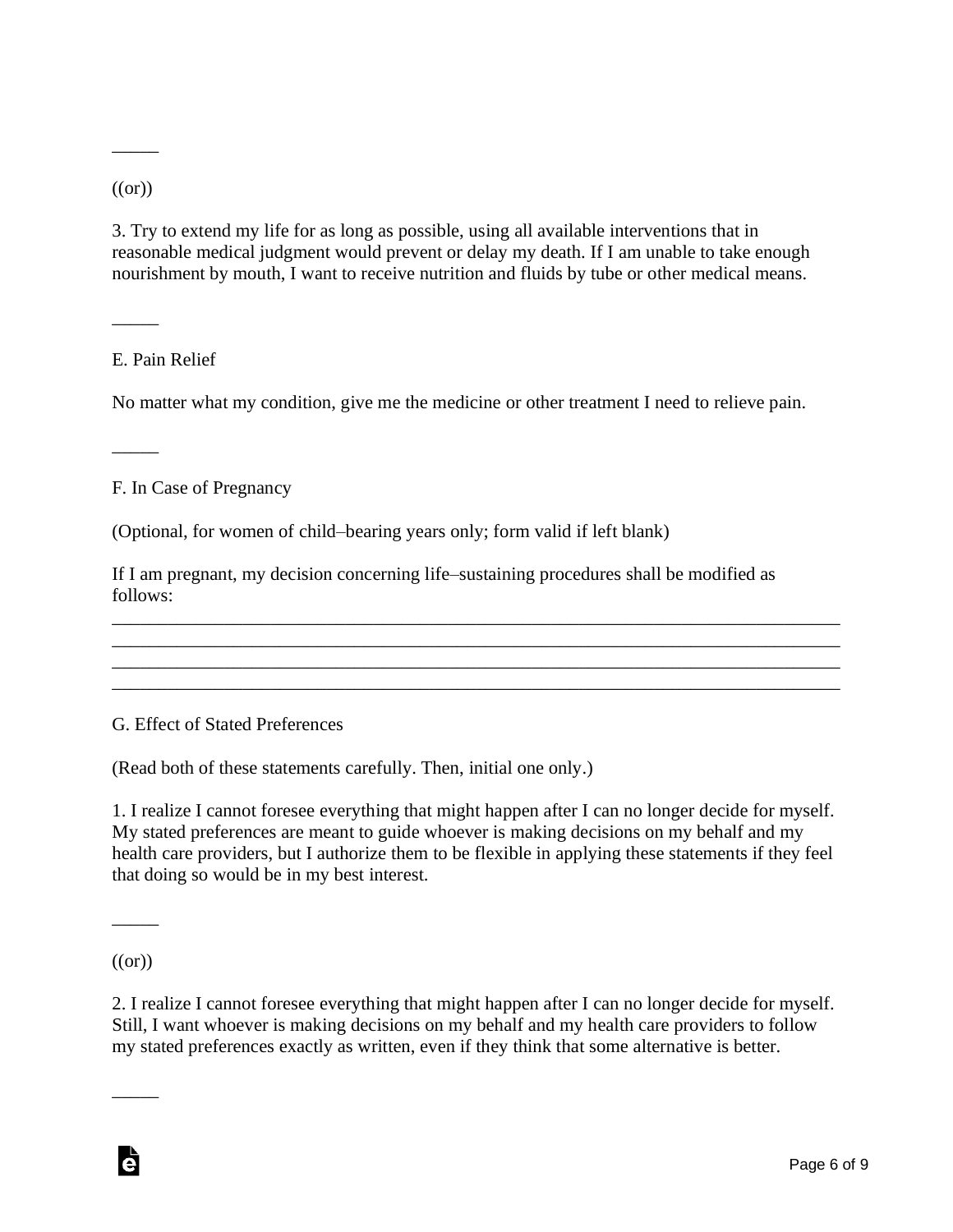## **PART III: SIGNATURE AND WITNESSES**

By signing below as the Declarant, I indicate that I am emotionally and mentally competent to make this advance directive and that I understand its purpose and effect. I also understand that this document replaces any similar advance directive I may have completed before this date.

| Signature of Declarant:   | Date: |                 |
|---------------------------|-------|-----------------|
| <b>Telephone Numbers:</b> |       | (home and cell) |

The Declarant signed or acknowledged signing this document in my presence and, based upon personal observation, appears to be emotionally and mentally competent to make this advance directive.

| Signature of Witness: | Date: |                 |
|-----------------------|-------|-----------------|
| Telephone Numbers:    |       | (home and cell) |
| Signature of Witness: | Date: |                 |
| Telephone Numbers:    |       | (home and cell) |

(Note: Anyone selected as a health care agent in Part I may not be a witness. Also, at least one of the witnesses must be someone who will not knowingly inherit anything from the Declarant or otherwise knowingly gain a financial benefit from the Declarant's death. Maryland law does not require this document to be notarized.)

\_\_\_\_\_\_\_\_\_\_\_\_\_\_\_\_\_\_\_\_\_\_\_\_\_\_\_\_\_\_\_\_\_\_\_\_\_\_\_\_\_\_\_\_\_\_\_\_\_\_\_\_\_\_\_\_\_\_\_\_\_\_\_\_\_\_\_\_\_\_\_\_\_\_\_\_\_\_ \_\_\_\_\_\_\_\_\_\_\_\_\_\_\_\_\_\_\_\_\_\_\_\_\_\_\_\_\_\_\_\_\_\_\_\_\_\_\_\_\_\_\_\_\_\_\_\_\_\_\_\_\_\_\_\_\_\_\_\_\_\_\_\_\_\_\_\_\_\_\_\_\_\_\_\_\_\_

## AFTER MY DEATH

(This form is optional. Fill out only what reflects your wishes.)

Print Name: Date of Birth:

PART I: ORGAN DONATION

(Initial the ones that you want.)

Upon my death I wish to donate:

Any needed organs, tissues, or eyes.

Only the following organs, tissues, or eyes:  $\frac{1}{\sqrt{1-\frac{1}{n}}}\right.$ 

I authorize the use of my organs, tissues, or eyes: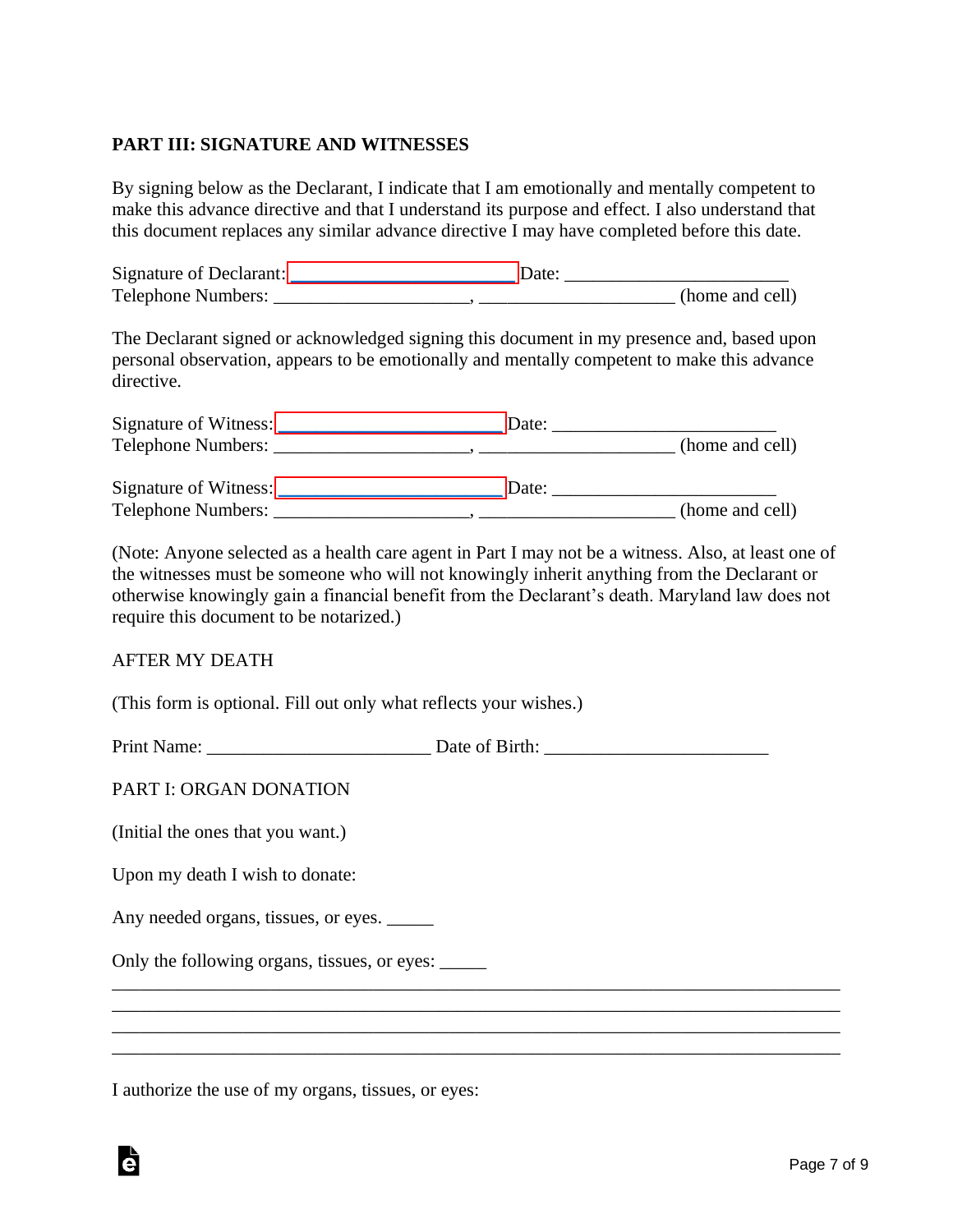For transplantation \_\_\_\_\_\_ For therapy \_\_\_\_\_\_ For research For medical education For any purpose authorized by law \_\_\_\_\_\_\_

I understand that no vital organ, tissue, or eye may be removed for transplantation until after I have been pronounced dead under legal standards. This document is not intended to change anything about my health care while I am still alive. After death, I authorize any appropriate support measures to maintain the viability for transplantation of my organs, tissues, and eyes until organ, tissue, and eye recovery has been completed. I understand that my estate will not be charged for any costs related to this donation.

PART II: DONATION OF BODY After any organ donation indicated in Part I, I wish my body to be donated for use in a medical study program.

PART III: DISPOSITION OF BODY AND FUNERAL ARRANGEMENTS I want the following person to make decisions about the disposition of my body and my funeral arrangements:

(Either initial the first or fill in the second.)

\_\_\_\_\_ The health care agent who I named in my advance directive.

 $( (or) )$ 

Ġ

 $\overline{\phantom{a}}$ 

\_\_\_\_\_ This person:

Name: \_\_\_\_\_\_\_\_\_\_\_\_\_\_\_\_\_\_\_\_\_\_\_\_ Address: \_\_\_\_\_\_\_\_\_\_\_\_\_\_\_\_\_\_\_\_\_\_\_\_\_\_\_\_\_\_\_\_\_\_\_\_\_\_\_\_ Telephone Numbers: \_\_\_\_\_\_\_\_\_\_\_\_\_\_\_\_\_\_\_\_\_, \_\_\_\_\_\_\_\_\_\_\_\_\_\_\_\_\_\_\_\_\_ (home and cell)

If I have written my wishes below, they should be followed. If not, the person I have named should decide based on conversations we have had, my religious or other beliefs and values, my personality, and how I reacted to other peoples' funeral arrangements. My wishes about the disposition of my body and my funeral arrangements are:

\_\_\_\_\_\_\_\_\_\_\_\_\_\_\_\_\_\_\_\_\_\_\_\_\_\_\_\_\_\_\_\_\_\_\_\_\_\_\_\_\_\_\_\_\_\_\_\_\_\_\_\_\_\_\_\_\_\_\_\_\_\_\_\_\_\_\_\_\_\_\_\_\_\_\_\_\_\_ \_\_\_\_\_\_\_\_\_\_\_\_\_\_\_\_\_\_\_\_\_\_\_\_\_\_\_\_\_\_\_\_\_\_\_\_\_\_\_\_\_\_\_\_\_\_\_\_\_\_\_\_\_\_\_\_\_\_\_\_\_\_\_\_\_\_\_\_\_\_\_\_\_\_\_\_\_\_ \_\_\_\_\_\_\_\_\_\_\_\_\_\_\_\_\_\_\_\_\_\_\_\_\_\_\_\_\_\_\_\_\_\_\_\_\_\_\_\_\_\_\_\_\_\_\_\_\_\_\_\_\_\_\_\_\_\_\_\_\_\_\_\_\_\_\_\_\_\_\_\_\_\_\_\_\_\_ \_\_\_\_\_\_\_\_\_\_\_\_\_\_\_\_\_\_\_\_\_\_\_\_\_\_\_\_\_\_\_\_\_\_\_\_\_\_\_\_\_\_\_\_\_\_\_\_\_\_\_\_\_\_\_\_\_\_\_\_\_\_\_\_\_\_\_\_\_\_\_\_\_\_\_\_\_\_ \_\_\_\_\_\_\_\_\_\_\_\_\_\_\_\_\_\_\_\_\_\_\_\_\_\_\_\_\_\_\_\_\_\_\_\_\_\_\_\_\_\_\_\_\_\_\_\_\_\_\_\_\_\_\_\_\_\_\_\_\_\_\_\_\_\_\_\_\_\_\_\_\_\_\_\_\_\_

PART IV: SIGNATURE AND WITNESSES